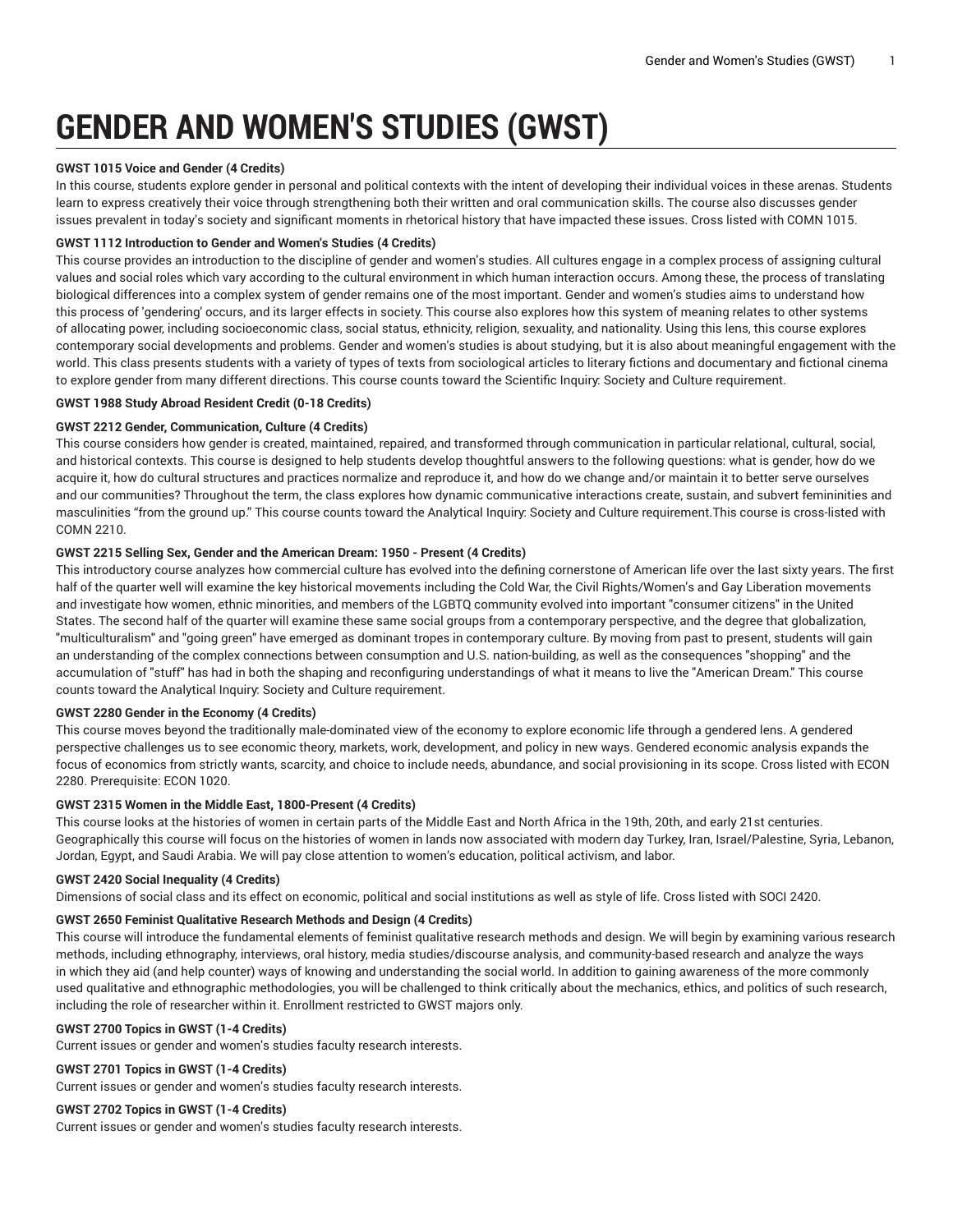# **GWST 2703 Topics in GWST (1-4 Credits)**

Current issues or gender and women's studies faculty research interests.

#### **GWST 2704 Topics in GWST (1-4 Credits)**

Current issues or gender and women's studies faculty research interests.

#### **GWST 2710 Introduction to Queer Studies (4 Credits)**

This course provides an introduction to the discipline of Gender and Women's Studies by focusing on mostly queer theory. Queer theory is a comparatively new approach to understanding gender, sexuality, and the world around us, and it has created controversy and disagreement regarding its aims and approaches. What does it mean to queer something? Why is language — the words that we use and that are used on us — so important to queer theory, and what does it mean for how we approach ourselves and those around us? The world in general? How is queer theory different from, and complementary to, women's and gender studies broadly speaking?.

# **GWST 2730 Gender in Society (4 Credits)**

How the biological fact of sex is transformed into socially created gender roles. How individuals learn they are male and female, and how their behaviors are learned. A look at gender distinctions built into language, education, mass media, religion, law, health systems and the workplace. Cross listed with SOCI 2730. Prerequisite: SOCI 1810.

#### **GWST 2785 Family and the Law (4 Credits)**

The government is actively involved in deciding who gets to be a family and what families should look like. The state and its laws are involved in shaping family life, making decisions for family members, and mediating familial conflict. This course looks at the appropriate role of the state in family life by examining state legislation and court decisions and social research on a variety of topics. Cross listed with SOCI 2785. Prerequisite: SOCI 1810.

#### **GWST 2830 Representations of Women (4 Credits)**

Consideration of images presented of and by women in works of English and American literature from Middle Ages to present. Cross listed with ENGL 2830.

# **GWST 2981 Colloquium in GWST (2 Credits)**

Theme changes each year. May be repeated for credit as long as course titles are different. Instructor approval required for non-GWST majors or minors.

#### **GWST 2988 Study Abroad Resident Credit (0-18 Credits)**

**GWST 2991 Independent Study (1-10 Credits)**

#### **GWST 2995 Independent Research (1-10 Credits)**

# **GWST 3130 The Archaeology of Gender (4 Credits)**

This course examines the ways archaeology can contribute to the study of gender through investigations of the deep through recent past. The class will include readings on gender theory, the uses of archaeological data, and specific case studies of engendered lives in the past. Cross listed with ANTH 3130.

# **GWST 3652 Culture, Gender and Global Communication (4 Credits)**

This course explores the ways in which culture, gender, and communication intersect and shape a variety of issues from an international and intercultural perspective. Using a global feminist perspective, it also focuses on paradigms and paradigm shifts in creating social change. Also explored are alternative paradigms of thought, action and media communications by women and indigenous peoples, which have often been ignored, discounted or buried in history. Cross listed with MFJS 3652.

#### **GWST 3700 Topics in GWST (1-4 Credits)**

Current issues or gender and women's studies faculty research interests.

# **GWST 3701 Topics in GWST (1-4 Credits)**

Current issues or gender and women's studies faculty research interests.

#### **GWST 3702 Topics in GWST (1-4 Credits)**

Current issues or gender and women's studies faculty research interests.

# **GWST 3703 Topics in GWST (1-4 Credits)**

Current issues or gender and women's studies faculty research interests.

#### **GWST 3704 Topics in GWST (1-4 Credits)**

Current issues or gender and women's studies faculty research interests.